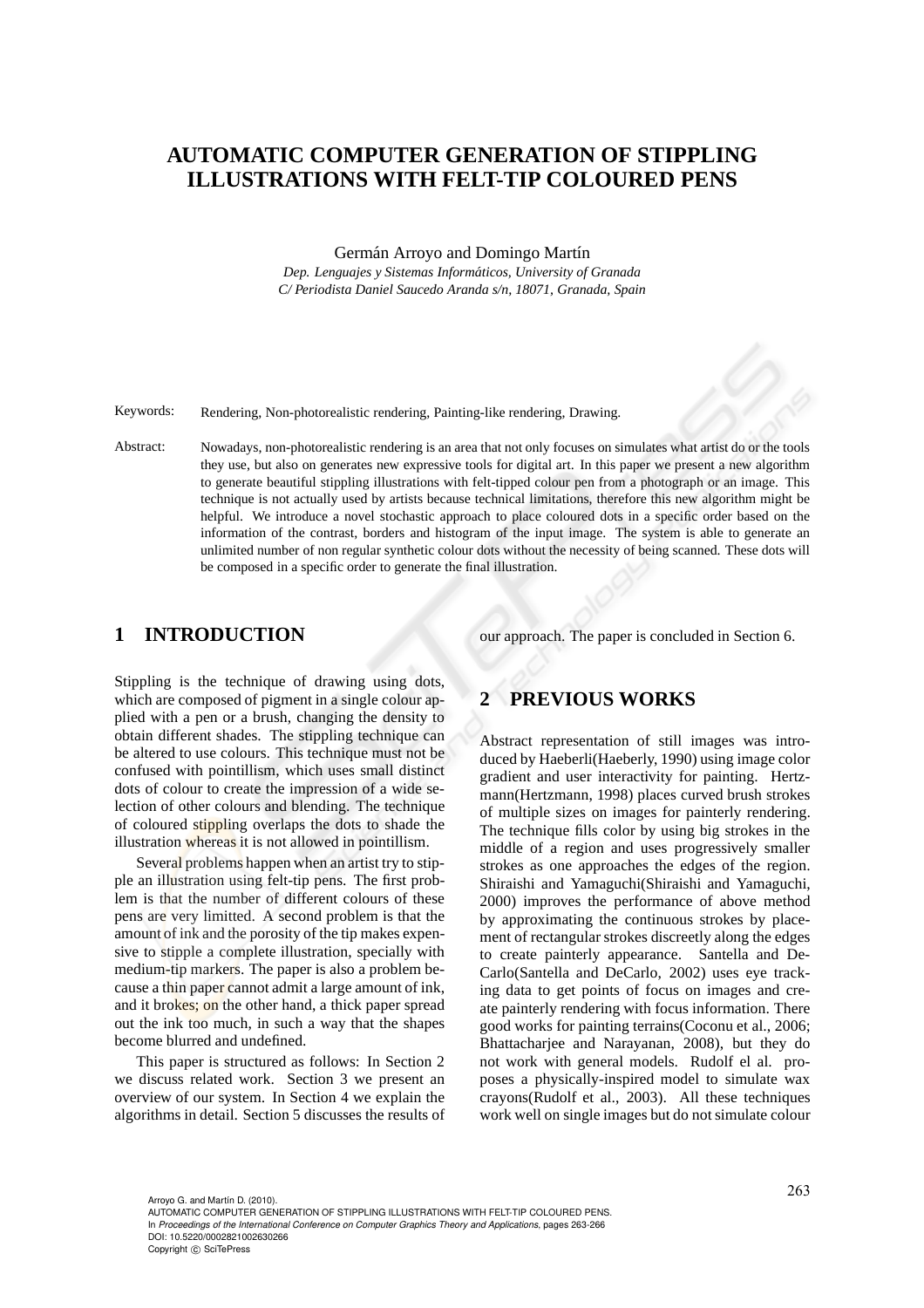stippling.

Most of the related research on stippling is focused on generating dots according to the shading of a photograph, paying almost no attention to the shape of dots or the techniques that artists use(Secord et al., 2002). Some methods propose using circles instead of realistic dots(Mould, 2007)(Gooch and Gooch, 2001)(Schlechtweg et al., 2005)(Yuan et al., )(Lu et al., 2003). This differs noticeably from the illustrations created by artists because natural dots have a gradient. Other methods focus on distributing the dots correctly along a surface according to the shading(Secord, 2002)(Pastor et al., 2004). In these cases, the use of Central Voronoy diagrams produce easily recognisable patterns. Renderbots is based on the idea of particles but the results, when they simulate stippling, have the same problems with patterns too(Schlechtweg et al., 2005). None of them uses coloured dots because it is a less usual technique.

In the next Section, we will expose our solution to stipple with simulated felt-tip pens.

## **3 OVERVIEW**

First, we will discuss the proposed system. It is based on the scheme presented in Figure 1. As we can see, the algorithm has the following steps:

- 1: The information is obtained from the input image.
- 2: A matrix with probability is generated from this information.
- 3: The algorithm enters in a loop:
- 4: **loop**
- 5: The new place and size of the dot is computed.
- 6: A new dot is generated with a simplified colour of the region.
- 7: The dot is composed in the output image.
- 8: **end loop**

This algorithm finishes when the stop condition is reached or the user stops it. A matrix of probability will guide all the process to place the dots, in such a way that the order of the dots placement is determined by it.

# **4 ALGORITHMS**

The algorithm can be divided in several subalgorithms that takes an input and returns an output to the next step. These algorithms are explained in the following subsections.



Figure 1: An overview of the algorithm.

#### **4.1 Obtaining Information**

First of all, it is necessary to filter the photograph to obtain relevant information before using the algorithm to place dots. This filtering process is based on what artists do before they draw a stipple illustration. The process may vary from artist to artist, but in general, they begin marking silhouettes and stippling them. The next step is to stipple on the darkest areas of the image. It is also important to stipple in areas where details can be enhanced and where there are different or relevant elements of the photograph. The background is usually irrelevant, so, the most repeated tone in the photograph is ignored by the artist. Colour stippling is not an exception to this rule.

## **4.2 Generating the Function of Probability**

A discrete representation of a probability density function (PDF) is constructed with the information obtained in the previous step. The user adjusts the relevance of the histogram, the contrasted image and the borders in the PDF by hand. Hence, a 2d array with the values of the PDF is initialized.

Once the array has been generated, the next step is iterate until all the dots have placed.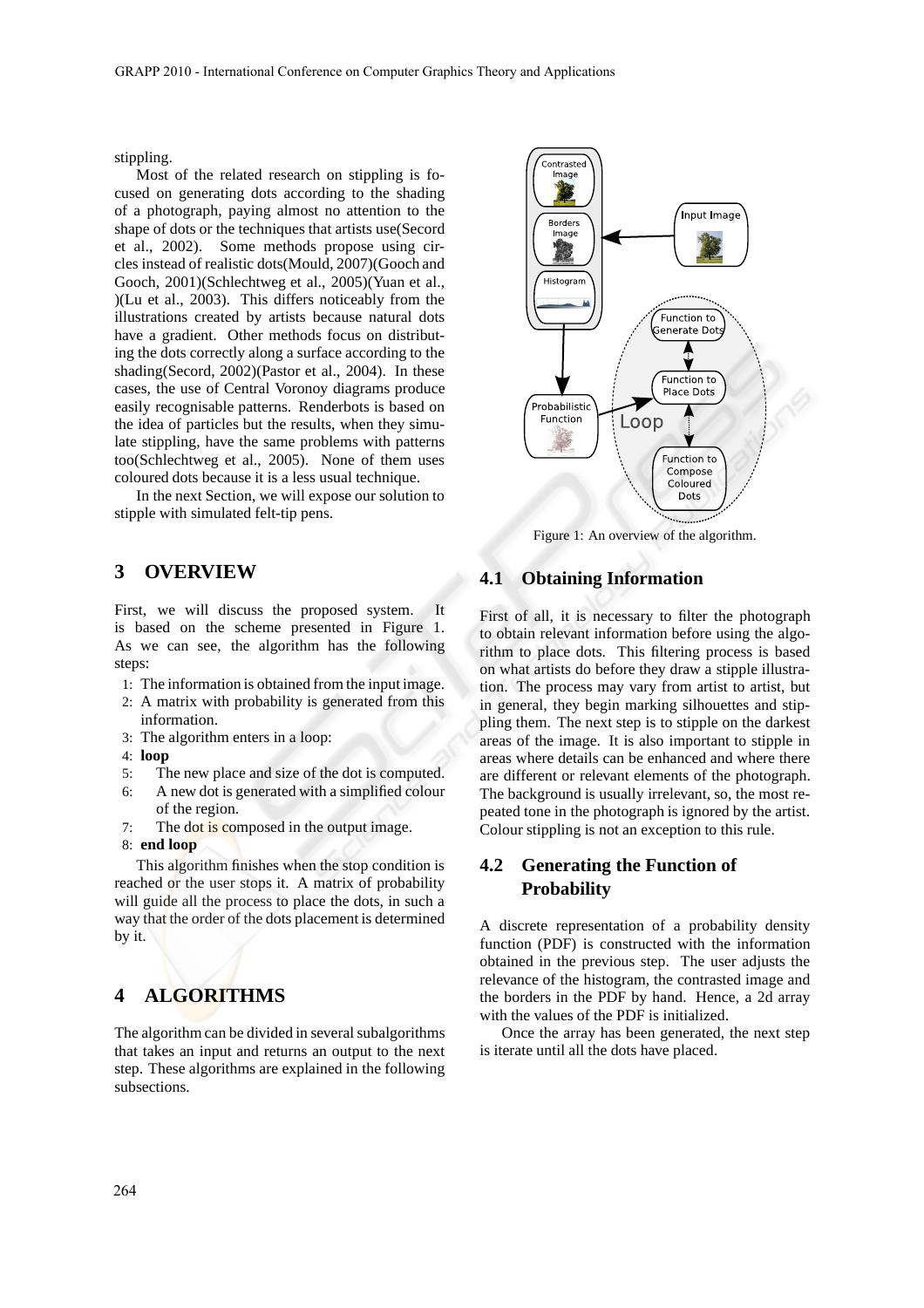#### **4.3 Algorithm for Positioning Dots**

The algorithm for dots placement removes the patterns in the final image. We use a method that is also based on a stchocastic algorithm but including some parameters that are controlled by the user. These parameters handle the number of placed dots and the size of the dots.

The algorithm places the dot randomly according to the values of the array 2d, in such a way that highest values has more probability of being chosed to place a dot.

The dots can be placed in the output image using the following formula for every pixel of the dot:

$$
C_d = (1 - A) \cdot C_d + (A) \cdot C_s \tag{1}
$$

Where  $C_d$  is the colour destiny,  $C_s$  is the colour source, and *A* is the value of the intensity of the dot.

### **4.4 Algorithm for Generating Colour Dots**

The automatic generation of dots removes the artificial appearance of the illustration. Before generating a dot, the algorithm must decide what the colour will be for all the colour. We must take in consideration that each individual dot cannot contain more than one color.

The colour is determined by a simple equation:

$$
C_{dot} = \frac{C_{pixel} \cdot 3.0}{(C_{pixel}.red + C_{pixel}.green + C_{pixel}.blue)} \tag{2}
$$

This normalization of the colour produces a flattening and a reduction of the brightness, which is used in computer vision algorithms to simplify the illumination of the scene(Finlayson et al., 1998). Additionaly if the colour is almost black, the luminosity can be increased, specially if the intention is to print the image. The gray colours are substituted by only two tones of grey. The reason is that grey colours do not contribute with too much detail to the scenery and can be obtained easily by stippling on the same place repeatedly.

The problem is reduced to generate a grey scaled dot, and then multiply the obtained colour by the levels of intensity of the dot. White values are not a problem because if a white colour is found, the algorithm does not stipple there.

The proposed algorithm to obtain grey dots is based on Monte Carlo methods. In these kinds of methods the algorithms decide at every step when the solution is false, but do not know when the solution is true. Therefore, the algorithm iterates a certain number of steps until it reaches an approximate solution.

The algorithm is as follows:

- 1: Create a matrix (*P*) of local probabilities
- 2: Create a matrix (*I*) of intensity values
- 3: Create a matrix (*A*) of absorption values
- 4: Generate a seed
- 5: **for**  $i = 0$  **to**  $i < N$  DROPS **do**
- 6:  $F_b(n)$  returns a position  $(p_x, p_y)$
- 7: Deposit the ink in the returned position
- 8: **end for**
- 9: Apply a Gaussian filter to smooth the result

N DROPS is the number of iterations of the algorithm, it can be estimated from the desired size of the dot. The size of the matrices *P*, *I* and *A* is the double of the size of the dot. The matrix  $P$  is a probability density function (PDF). *I* is the final image of intensities, whereas *A* is the abosorption of the paper, and it can be obtained from a gradient image.

The seed can be simply a small circle, this circle writes the matrix *I* at its center with a dark value. The matrix *P* satisfies the discrete condition  $\sum_{i,j} P(i,j) =$ 1 because it is a PDF. Therefore, the values of the matrix *P* are initialized to 0 but in the places where is the seed. These cells are initialized to an uniform value scaled according to the number of used cells.

The final dot is used in the algorithm described at previous Section.

# **5 RESULTS**

The algorithm produces a stippling illustration with felt-tip pens that degrade the colours in an aesthetic way. The algorithm also can detect how many dots place in the final illustration by using the information of the contrasted image. If the background of the image is more or less plain, it is detected and removed from the photograph. The algorithm can also take as input a rendered image from a 3D scene or painted illustrations, it also works with complex photographies, as shown in Figure2. It can be appreciated how the algorithm produce good results even with very compex images or photograph because the shape and colour of the dots.

All these images has been generated with felt-tip pens between 40mm and 60mm.

# **6 CONCLUSIONS AND FUTURE WORKS**

We have presented an algorithm to automatically draw coloured illustrations and simulates felt-tip stippling. We have developed a fast and direct equilibra-